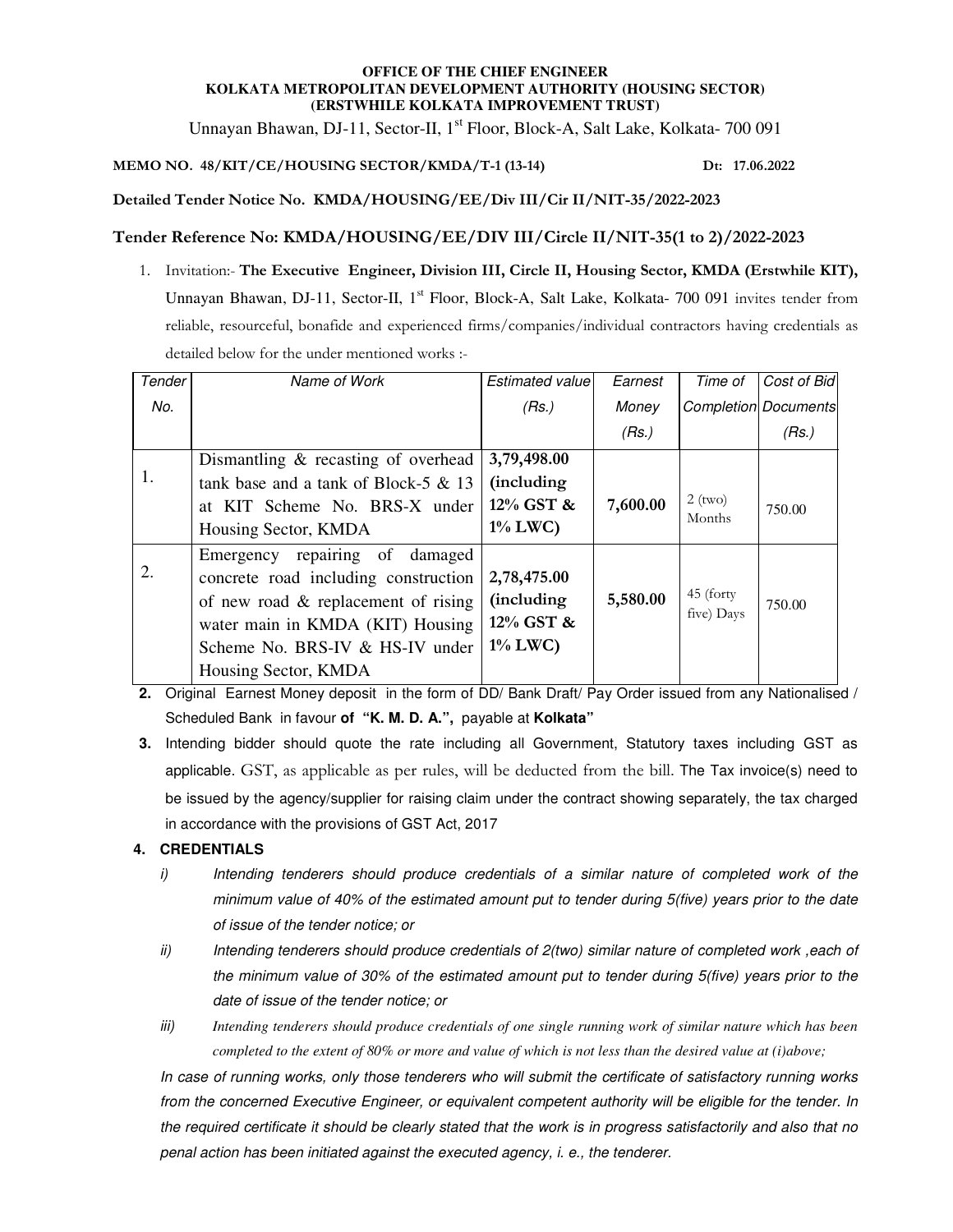#### *Other terms and conditions*

- *i) Payment certificate will not be treated as credential*
- *ii) Credential certificate issued by the Executive Engineer or equivalent or competent authority of a State/ Central Government, State/ Central Government undertaking, Statutory/ Autonomous bodies constituted under the Central/ State statute, on the executed value of completed/ running work will be taken as credential.*
- iii) **Earnest Money:-** The tenderer shall have to deposit requisite earnest money along with the tender document in prescribed manner failing which the tender shall be rejected. The balance earnest money if any to fulfill 2(two) percent of the tender value is to be deposited at the time of execution of formal agreement.
- iv) **Additional Performance Security other than Security Deposit::** 
	- **1.** If the accepted bid value of the successful Bidder is 80% or less of the Estimated amount put to tender, Additional Performance Security @ 10% of the Tendered Amount shall be submitted in the form of Bank Guarantee of any Scheduled Bank within seven working days from the date of issuance of Letter of Acceptance to ensure the quality and proper execution of the work. The said Bank Guarantee shall have to be valid up to end of the Contract Period and shall be renewed accordingly, if required. If the successful Bidder fails to submit the Additional Performance Security within the Time Period mentioned here, Earnest Money of the Bidder will be forfeited and other necessary actions as per NIT like blacklisting of the contractor, etc, may be taken.
	- **2.** The Bank Guarantee shall be returned immediately on successful completion of the Contract. If the bidder (the Contractor) fails to complete the work successfully, the Additional Performance Security shall be forfeited at any time during the pendency of the Contract period.
	- **3.** Necessary provisions regarding deduction of Security Deposit from the progressive bills of the Contractor as per relevant clauses of the Contract shall in no way be altered / affected by the provision of this Additional Performance Security.

# **5. Details Tender Proceedings will as follows :**

|    | Last date of receipt of application (in duplicate) along with |  | On 29.06.2022 upto 01.00 p.m |
|----|---------------------------------------------------------------|--|------------------------------|
|    | I.T, P. Tax, credential for tender.                           |  |                              |
| 2) | Last Date and time for permission for participating           |  | On 29.06.2022 upto 01.30 p.m |
| 3) | Last date and time of submitting of tender (T1 & T2)          |  | On 30.06.2022 upto 02.00 p.m |
| 4) | Date and time of opening of tender For T1                     |  | On 30.06.2022 at 3.00 p.m    |
|    | Date and time of opening of tender For T2                     |  | On 30.06.2022 at 3.30 p.m    |

Tenders will be opened by t**he Executive Engineer, Div III, Cir II, Housing Sector, KMDA (Erstwhile KIT )** or his authorized representative in presence of tenderer or their authorized representatives who may like to be present.

### **5. a) List of common documents shall have to be by each tenderer at the time of submission of last date of receiving tender.**

- i. Income Tax Return ( For last 3yrs )
- ii. Audited Balance Sheet ( For last 3yrs)
- iii. Pan Card.
- iv. Professional Tax clearance certificate.
- v. Valid 15 digit Goods and Services Taxpayer Identification Number (GSTIN) under GST Act, 2017 & Latest Vat return Trade License.
- vi. Technical Credential.
- vii. Work Order for the work in technical credential.
- viii. One affidavit before notary will have to submitted mentioning the correctness of the documents and a declaration of penalty debarment etc. faced by him under Govt. / Semi Govt./ Autonomous in hard copy along with the application